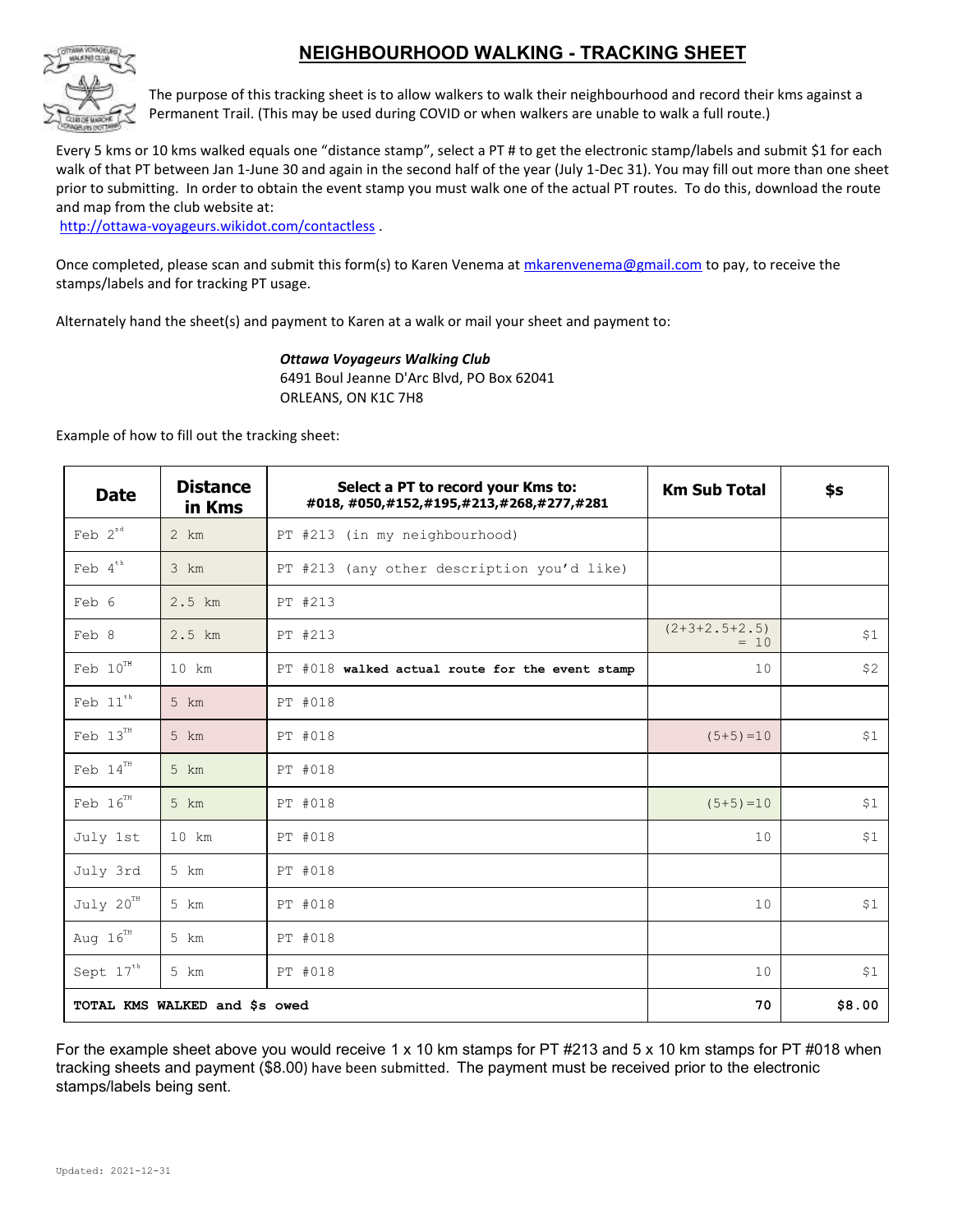

### **NEIGHBOURHOOD WALKING - TRACKING SHEET**

*The annual waiver must have been signed and submitted with this sheet. For convenience a waiver form is attached.*

**Name: Email:** 

| <b>Date</b>                   | <b>Distance</b><br>in Kms | Select a PT to record your Kms to:<br>#018, #050, #152, #195, #213, #268, #277, #281 | <b>Km Sub</b><br><b>Total</b> | \$s |  |
|-------------------------------|---------------------------|--------------------------------------------------------------------------------------|-------------------------------|-----|--|
|                               |                           |                                                                                      |                               |     |  |
|                               |                           |                                                                                      |                               |     |  |
|                               |                           |                                                                                      |                               |     |  |
|                               |                           |                                                                                      |                               |     |  |
|                               |                           |                                                                                      |                               |     |  |
|                               |                           |                                                                                      |                               |     |  |
|                               |                           |                                                                                      |                               |     |  |
|                               |                           |                                                                                      |                               |     |  |
|                               |                           |                                                                                      |                               |     |  |
|                               |                           |                                                                                      |                               |     |  |
|                               |                           |                                                                                      |                               |     |  |
|                               |                           |                                                                                      |                               |     |  |
|                               |                           |                                                                                      |                               |     |  |
|                               |                           |                                                                                      |                               |     |  |
| TOTAL KMS WALKED and \$s owed |                           |                                                                                      |                               |     |  |

Every 5 kms or 10 kms walked equals one "distance," select a PT # to get the electronic stamp/label and submit \$1 for PT between Jan 1-June 30 and again in the second half of the year (July 1-Dec 31). In order to get the event stamp you must walk one of the actual PT routes. To do this, download the route and map from the club website at [http://ottawa](http://ottawa-voyageurs.wikidot.com/contactless)[voyageurs.wikidot.com/contactless](http://ottawa-voyageurs.wikidot.com/contactless) .

Once completed, please scan and submit this form to Karen Venema at [mkarenvenema@gmail.com](mailto:mkarenvenema@gmail.com?subject=contactless%20registration); to pay, receive the electronic stamps/labels and for tracking PT usage.

Alternately hand the sheet, waiver and payment to Karen at a walk or mail the sheet, waiver and payment to:

*Ottawa Voyageurs Walking Club* 6491 Boul Jeanne D'Arc Blvd, PO Box 62041 ORLEANS, ON K1C 7H8